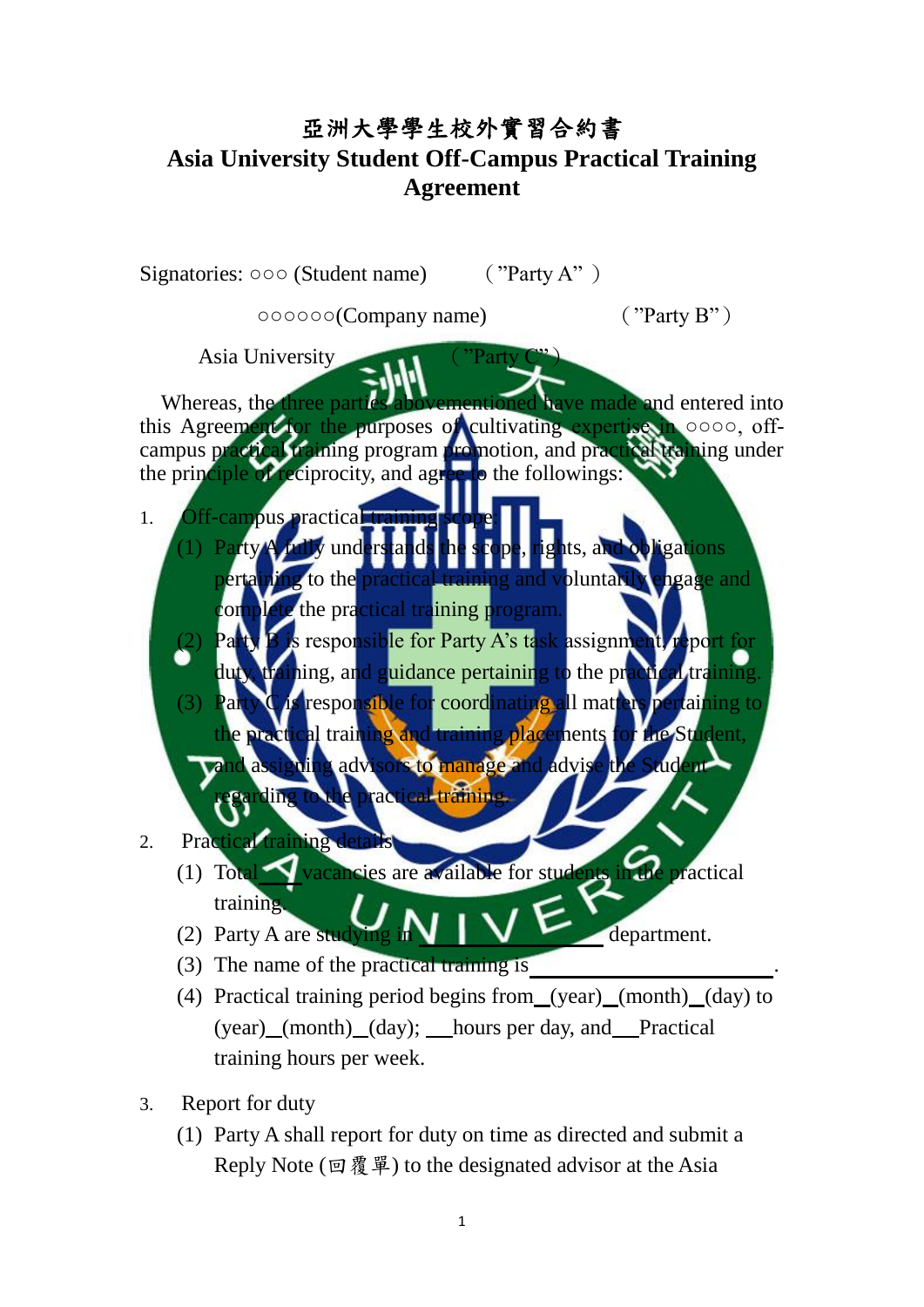University.

- (2) Party C shall submit trainee student roaster and personal information to Party B two weeks before practical training begins.
- (3) Party B shall release a Reply Note upon Party A's reporting for duty and begin to administer orientation and provide guidance by dedicated personnel during practical training period.
- 4. Insurance Party C shall procure group insurance policy for students on offcampus practical trai

5. Guidance for trainee students

- (1) During the practical training period, Party B's respe ervisor for Party B, be responsible for supervising the scope of practical training and advising on skills, and jointly file the "Practical Training Plan 習合作計書標準登錄表) prior to th actical training as the guideline for the student's pra training.
	- ractical training period, Party C may sit the trainee students at Party B's facility and take bilities in terms of practical training d contact. While equired
- 6. Practical training evaluation
	- (1) During practical training period, Party C's advisor teacher and Party B's dedicated personnel shall jointly evaluate training performance. Each department shall provide its own practical training standard for students. Party B shall submit practical training performance evaluation to Party C before the end of the respective semester for summarizing practical training score.
	- (2) Party B shall acknowledge Party C about student with poor performance or adaptability; should improvement not seen after guidance, the student's qualification for practical training may be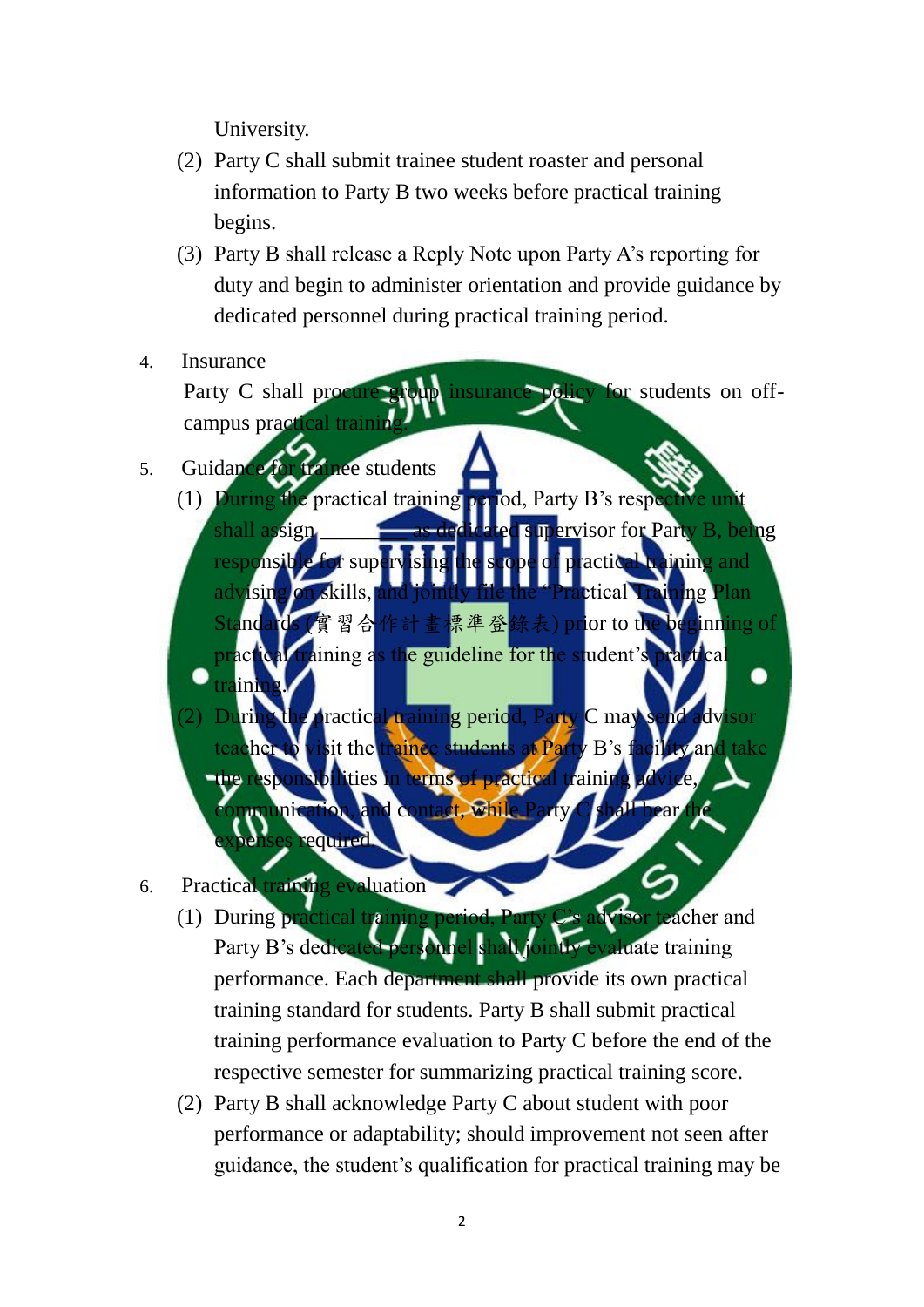revoked, provided such decision is agreed upon by both Party B and Party C, and future practical training credit-hours and score of the student will be thus evaluated.

- (3) After the end of practical training, Party B will issue to the trainee student an "Certificate of Practical Training" affixed with the seal stamp of the training organization and states, among others: name of the trainee student, department/class, program name, practical training period, and credit-hours earned.
- (4) Party B and Party C shall coordinate and review their measures from time to time as to further perfect the cooperation of the offcampus practical training program.
- 7. Coordination on practical training issues
	- (1) Party B shall acknowledge Party C should Party A fails to comply with applicable regulations and harms Party B's reputation or shows incompetence during practical training period, and Party B and Party C shall jointly determine whether or not terminate the practical training at their discretion.
	- (2) Party C may appeal to the University's committee concerning practical training for training dispute or contention and request a meeting be summoned to discuss the said issue, where Party B should have a representative to attend the said meeting. Party C's representative should be invited to take part in the handling should the issue is to be handled through Party B's internal system.
	- (3) Party A wishing not to take practical training at the assigned organization and terminate the labor-management relation and agreement should notify Party B at least 10 days in advance. The Labor Standard Act shall govern the termination of the said labor-management relation and agreement.

## 8. Confidentiality:

As to preserve Party B's business secrets, Party A and advisor teacher may not disclose any of the said business secret known to them in the course of taking part in the off-campus practical training during and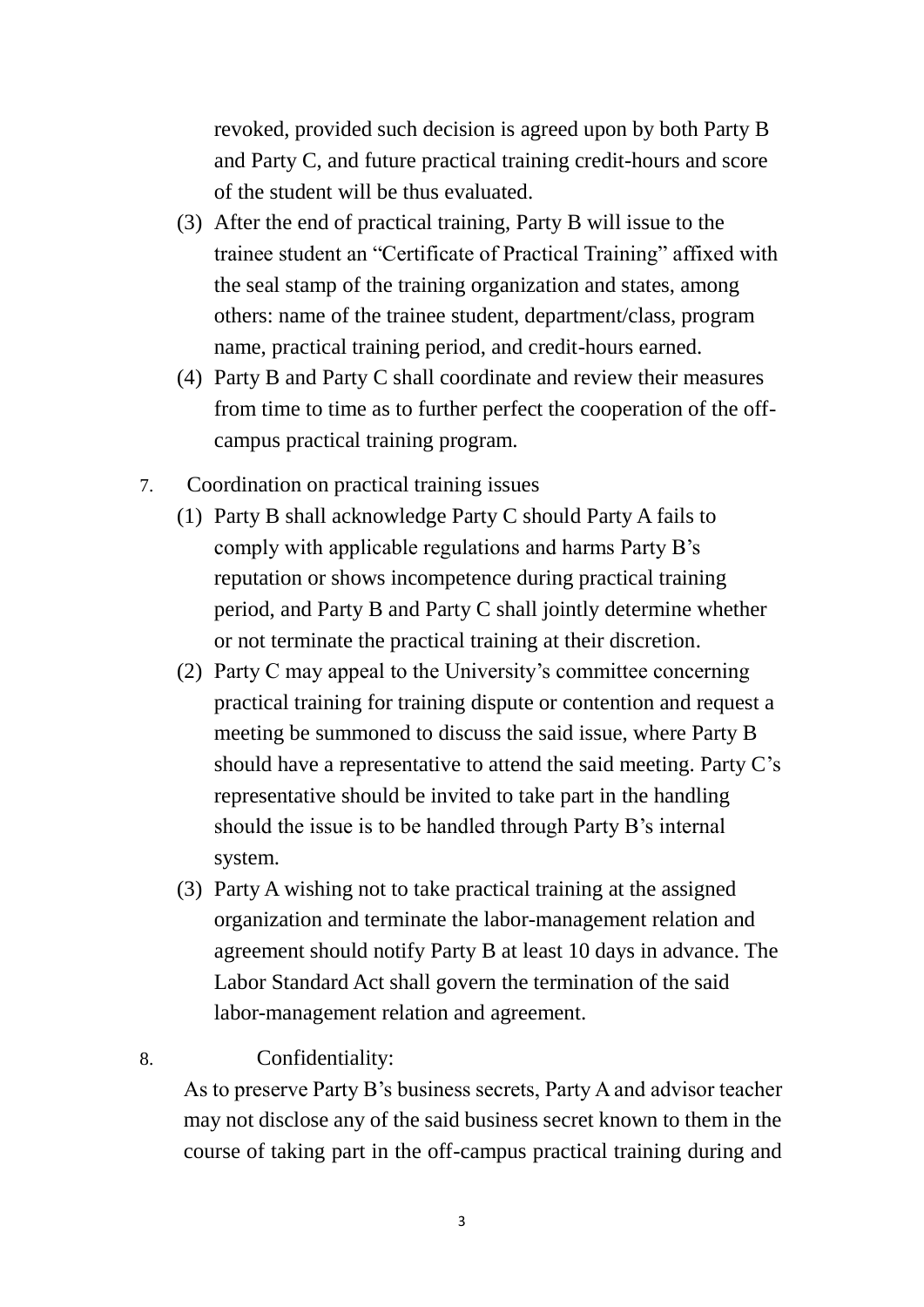after the training period and may not reveal, describe, or publish on the matters of the practical training. Trainee student or the student's parents' failure to comply shall be subject to restitution. Party C should provide assistance for Party B in damage claim proceedings or required papers.

9. Salary for practical training (scholarship or incentive): (choose one)

- $\Box$ . Not available
- □.Salary (scholarship or incentive) paid as monthly salary of NT or hourly rate at
- 10. Any issue not comprehensively covered pertaining to off-campus practical training shall be determined jointly by Party A and Party B through negotiation and a
- 11. This Agreement is made in three counterparts, each of which be held by Party A, Party B, and Party C.

Signatories Party A (name of student): **OOO** (Signature and seal stamp)

Telephone: Add \*Add fields accordingly Party B: 000 (Company seal stam Person in charge: ○○○ (Seal stamp of the person in charge) Supervisor: (Job title and name) **o** o o (Signature or seal) stamp) Telephone: Address:

Party C: Asia University (University's seal stamp)

Citizen ID No.